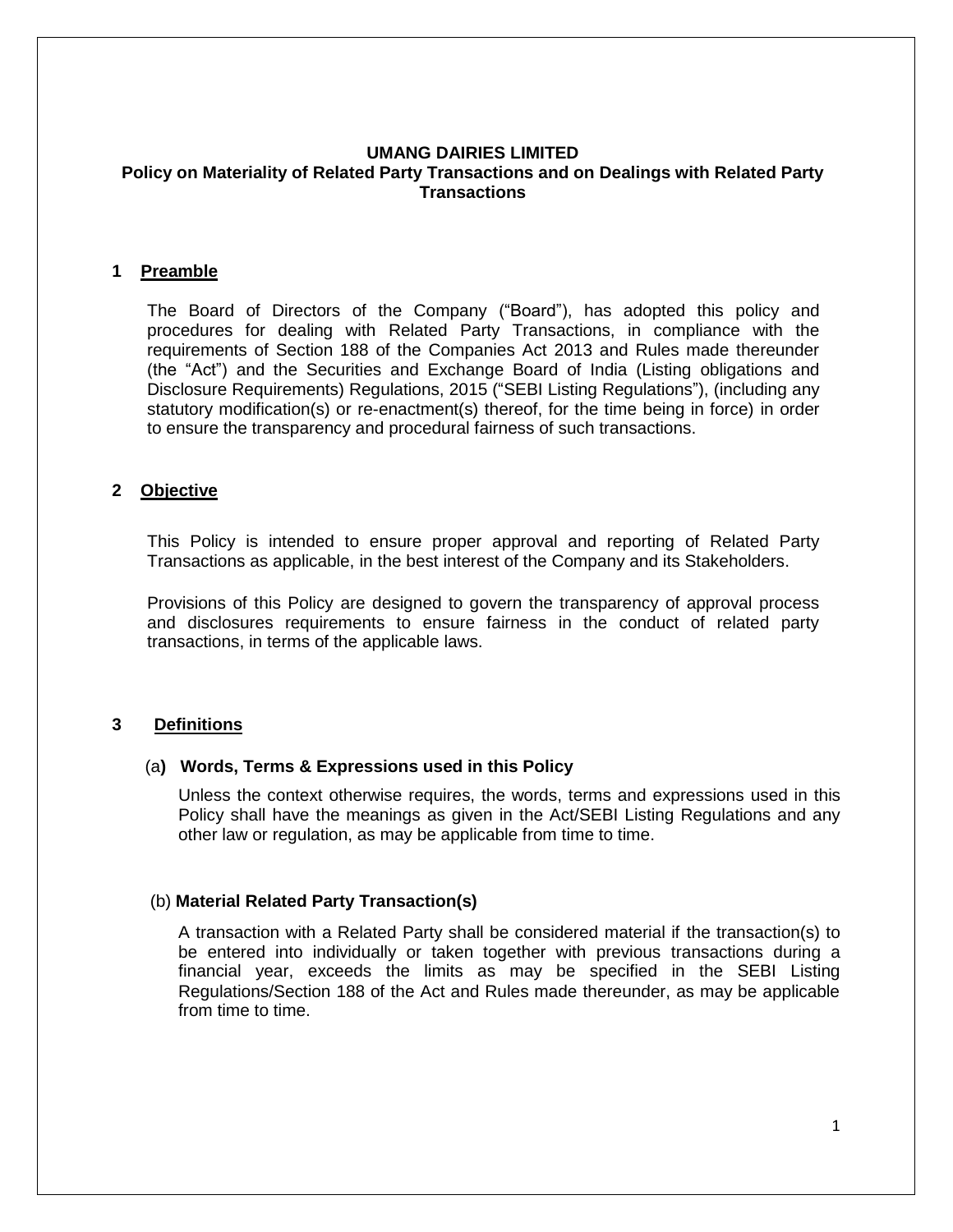### (c) **Material Modifications**

In relation to a Related Party Transaction approved by the Audit Committee/Board or a Material Related Party Transaction approved by the Shareholders, as the case may be, material modifications mean any variation having an impact on the monetary limits already approved by the Audit Committee/Board or Shareholders, as the case may be, exceeding 50% for transactions of upto ₹2 crore and exceeding 25% for transactions of more than ₹2 crore, over and above the approved limits of transactions, in each case.

# (d) **Monetary Value**

Monetary value of related party transactions approved by the Audit Committee or Board or Shareholders, as the case may be, shall be exclusive of any applicable taxes thereon viz. GST, cess etc.

## **4 Approval/Review Mechanism**

- 4.1 All Related Party Transactions and subsequent material modifications therein, shall require prior approval of the Audit Committee or the Board or the Shareholders of the Company, as the case may be, as required under and subject to the provisions of the Act, SEBI Listing Regulations and/or any other governing Act/Rules/Regulations, as amended from time to time.
- 4.2 The Audit Committee may grant omnibus approval for Related Party Transactions of repetitive nature, proposed to be entered into, subject to the following conditions:
	- (i) The Audit Committee shall lay down the criteria for granting the omnibus approval in line with this Policy and such approval shall be applicable in respect of transactions which are repetitive in nature.
- (ii) The Audit Committee shall satisfy itself regarding the need for such omnibus approval and that such approval is in the interest of the Company.
- (iii) Such omnibus approval shall specify (i) the name/s of the related party, nature of transaction, period of transaction, maximum amount of transaction that shall be entered into, (ii) the indicative base price / current contracted price and the formula for variation in the price if any and (iii) such other conditions as may be prescribed under the Act/SEBI Listing Regulations or as may be required by the Audit Committee;

Provided that threshold limits for dealing with Related Party Transaction shall be the aggregate amount(s) approved by Audit Committee for each financial year while granting its omnibus approval for Related Party Transaction(s) proposed to be entered into by the Company for the relevant financial year (April-March). However, threshold limits for determining materiality of Related Party Transactions shall be as provided under relevant provisions of the Act and SEBI Listing Regulations;

Provided further that where the need for Related Party Transaction cannot be foreseen and aforesaid details are not available, the Audit Committee may grant omnibus approval for such transactions subject to their value not exceeding Rs.1 crore per transaction or such higher amount as permitted under the Act/SEBI Listing Regulations.